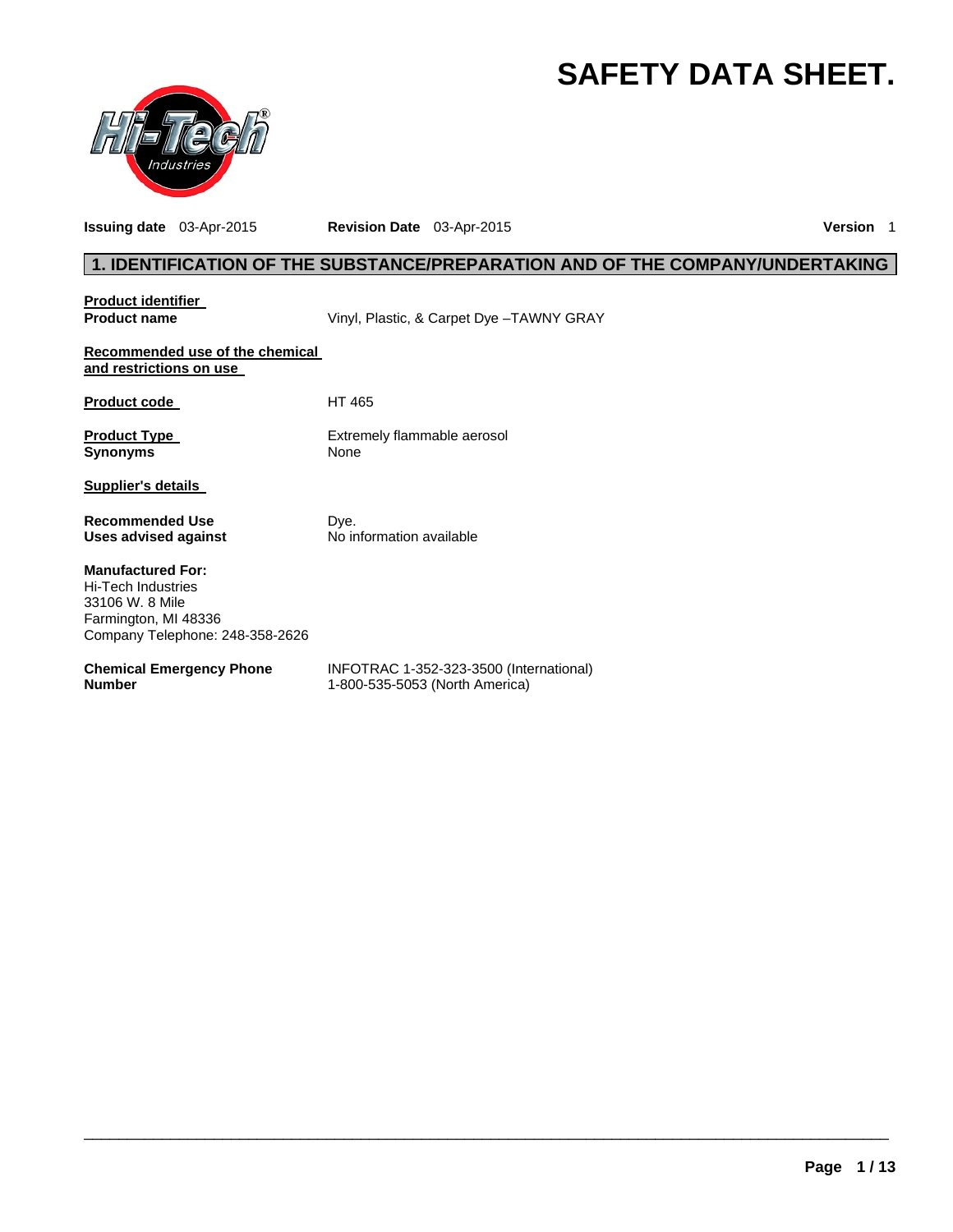#### $\Box$ **2. HAZARDS IDENTIFICATION**

#### **Classification**

| Skin corrosion/irritation                          | Category 2     |
|----------------------------------------------------|----------------|
| Serious eye damage/eye irritation                  | Category 2A    |
| Carcinogenicity                                    | Category 2     |
| <b>Reproductive Toxicity</b>                       | Category 2     |
| Specific target organ toxicity (single exposure)   | Category 3     |
| Specific target organ toxicity (repeated exposure) | Category 2     |
| Aspiration toxicity                                | Category 1     |
| Flammable aerosols                                 | Category 1     |
| Gases under pressure                               | Compressed Gas |

# **GHS Label elements, including**

#### **precautionary statements**

| <b>Emergency Overview</b>                                 |                                                                                                                      |      |         |
|-----------------------------------------------------------|----------------------------------------------------------------------------------------------------------------------|------|---------|
| <b>DANGER</b>                                             |                                                                                                                      |      |         |
| <b>Hazard Statements</b>                                  |                                                                                                                      |      |         |
| Causes skin irritation                                    |                                                                                                                      |      |         |
| Causes serious eye irritation                             |                                                                                                                      |      |         |
| Suspected of causing cancer                               |                                                                                                                      |      |         |
| Suspected of damaging fertility or the unborn child       |                                                                                                                      |      |         |
| May cause drowsiness or dizziness                         |                                                                                                                      |      |         |
| System, and skin) through prolonged or repeated exposure. | May cause damage to organs (Central Nervous System, Central Vascular System, Eyes, Kidney, Liver, Lungs, Respiratory |      |         |
| May be fatal if swallowed and enters airways              |                                                                                                                      |      |         |
| Extremely flammable aerosol                               |                                                                                                                      |      |         |
| Contains gas under pressure; may explode if heated        |                                                                                                                      |      |         |
|                                                           |                                                                                                                      |      |         |
| Appearance<br>opaque                                      | <b>Physical state</b><br>Aerosol                                                                                     | Odor | Solvent |

### **Precautionary Statements - Prevention**

Obtain special instructions before use Do not handle until all safety precautions have been read and understood Wash face, hands and any exposed skin thoroughly after handling Wear protective gloves/protective clothing/eye protection/face protection Do not breathe dust/fume/gas/mist/vapors/spray Use only outdoors or in a well-ventilated area Keep away from heat/sparks/open flames/hot surfaces. — No smoking Do not spray on an open flame or other ignition source Pressurized container: Do not pierce or burn, even after use

# **Precautionary Statements - Response**

If exposed or concerned: Get medical advice/attention

Specific treatment (see first aid on this label)

IF IN EYES: Rinse cautiously with water for several minutes. Remove contact lenses, if present and easy to do. Continue rinsing. If eye irritation persists: Get medical advice/attention

 $\Box$ 

IF ON SKIN: Wash with plenty of soap and water.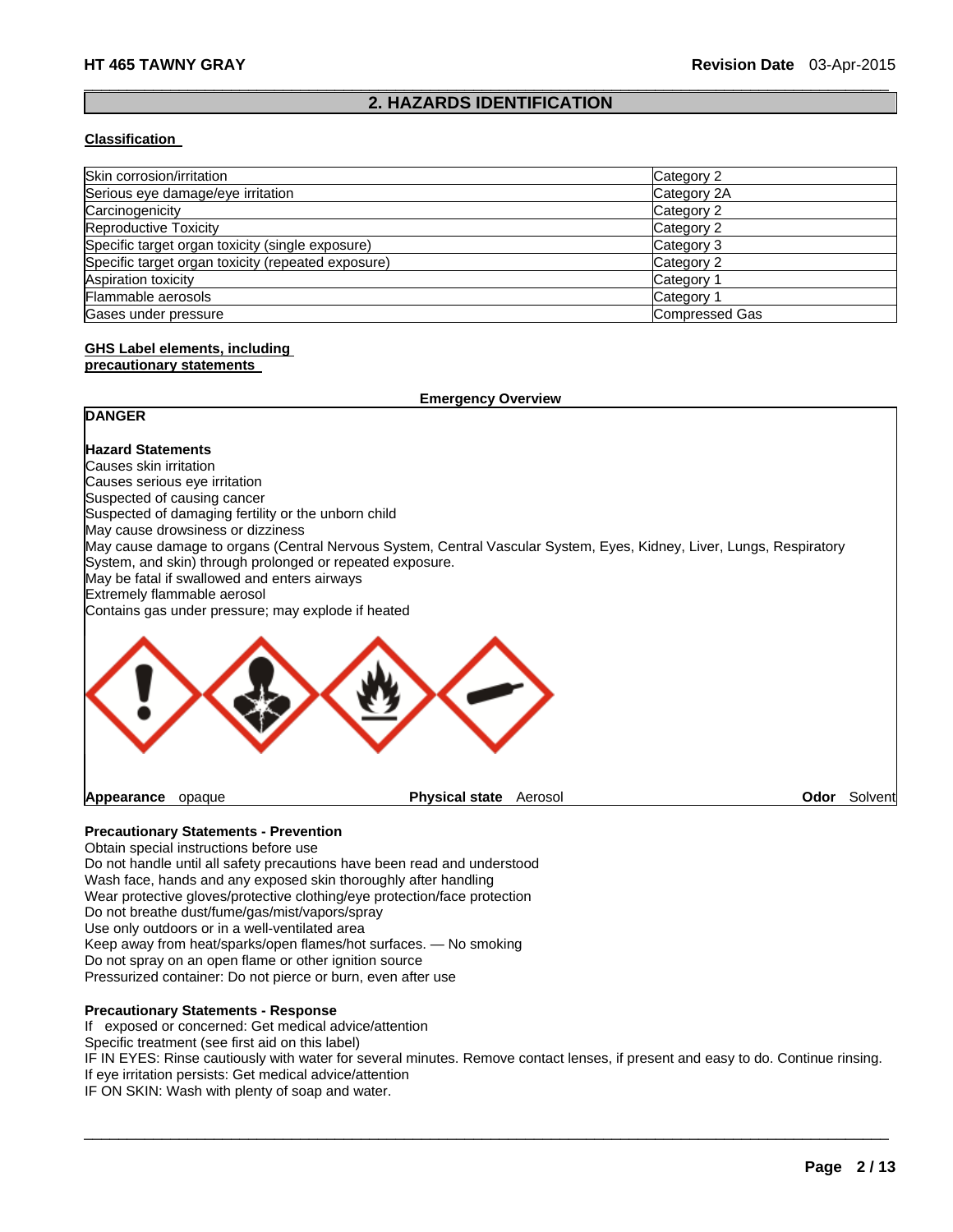If skin irritation occurs: Get medical advice/attention Take off contaminated clothing and wash before reuse IF INHALED: Remove person to fresh air and keep comfortable for breathing. Call a POISON CENTER or doctor/physician if you feel unwell IF SWALLOWED: Immediately call a POISON CENTER or doctor/physician Do NOT induce vomiting

# **Precautionary Statements - Storage**

Store locked up Store in a well-ventilated place. Keep container tightly closed Protect from sunlight. Do not expose to temperatures exceeding 50 °C/122 °F

#### **Precautionary Statements - Disposal**

Dispose of contents/container to an approved waste disposal plant

#### **Hazards not otherwise classified (HNOC)**

None

#### **Other information**

• Toxic to aquatic life with long lasting effects

4E-05% of the mixture consists of ingredient(s) of unknown toxicity

# **3. COMPOSITION/INFORMATION ON INGREDIENTS**

 $\Box$ 

| <b>Chemical Name</b>       | <b>CAS-No</b>  | Weight %* |
|----------------------------|----------------|-----------|
| <b>ACETONE</b>             | 67-64-1        | $30 - 40$ |
| PROPANE/ISOBUTANE/N-BUTANE | 68476-86-8     | 20-30     |
| <b>TOLUENE</b>             | 108-88-3       | $10 - 20$ |
| 2-BUTANONE                 | 78-93-3        | $1 - 10$  |
| N-BUTYL ALCOHOL            | $71-36-3$      | $1 - 10$  |
| <b>XYLENE</b>              | 1330-20-7      | $1 - 10$  |
| TITANIUM DIOXIDE           | 13463-67-7     | $1 - 10$  |
| <b>MAGNESIUM SILICATE</b>  | 14807-96-6     | $1 - 10$  |
| CALCIUM CARBONATE          | 1317-65-3      | $1 - 10$  |
| ETHYL BENZENE              | $100 - 41 - 4$ | $1 - 10$  |
| METHYL ISOBUTYL KETONE     | $108 - 10 - 1$ | $1 - 10$  |

\*The exact percentage (concentration) of composition has been withheld as a trade secret.

# **4. FIRST AID MEASURES**

#### **First aid measures for different exposure routes**

| Eye contact         | Rinse immediately with plenty of water, also under the eyelids, for at least 15 minutes. Keep<br>eye wide open while rinsing. If irritation persists, call a physician.                           |
|---------------------|---------------------------------------------------------------------------------------------------------------------------------------------------------------------------------------------------|
| <b>Skin contact</b> | Wash off immediately with soap and plenty of water while removing all contaminated<br>clothes and shoes. If symptoms persist, call a physician.                                                   |
| <b>Inhalation</b>   | Move to fresh air. If breathing is difficult, give oxygen. Artificial respiration and/or oxygen<br>may be necessary. If breathing has stopped, contact emergency medical services<br>immediately. |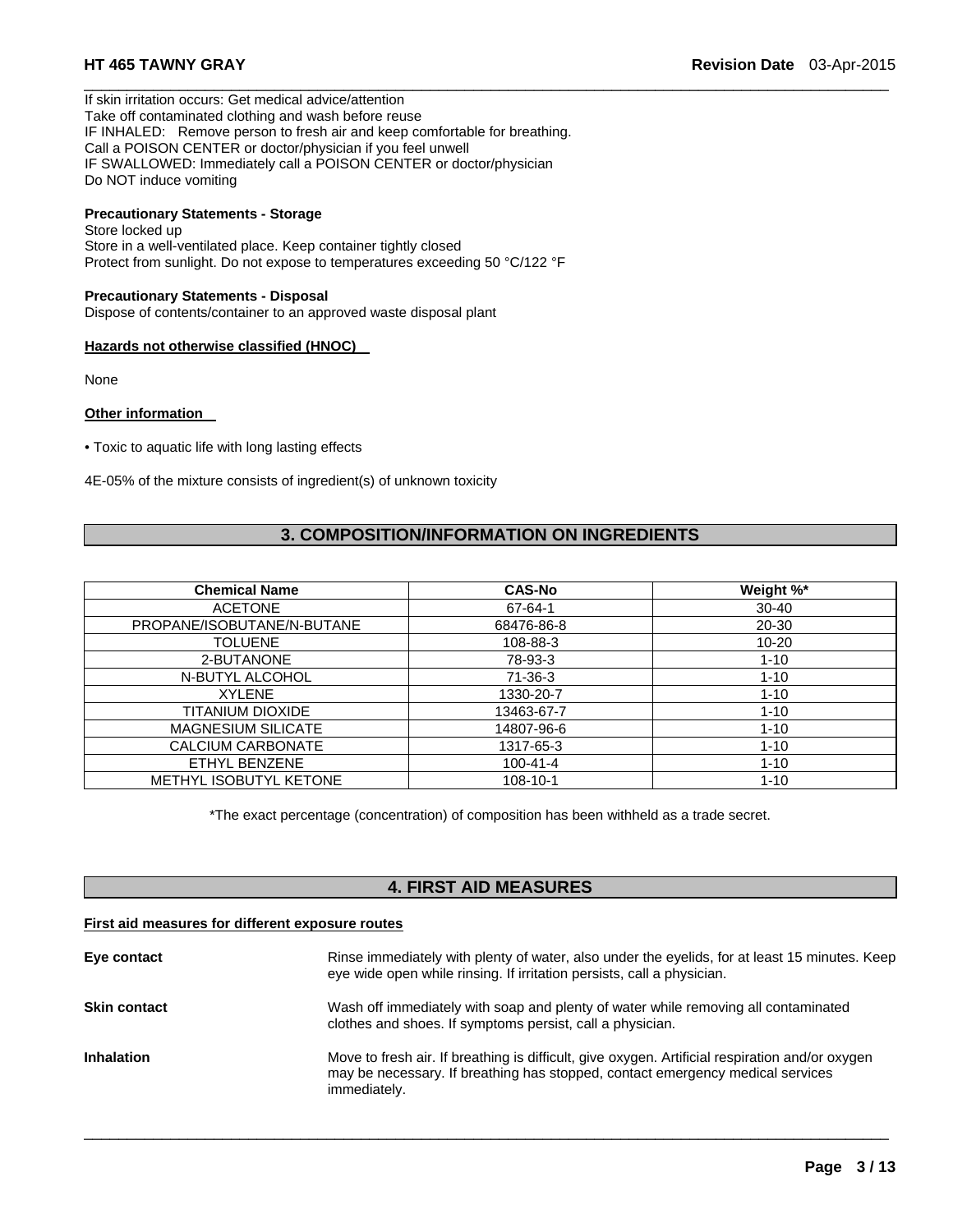| Ingestion                                          | Rinse mouth. Do NOT induce vomiting. Never give anything by mouth to an unconscious<br>person. Call a physician or Poison Control Center immediately.                                                                                                                                          |  |
|----------------------------------------------------|------------------------------------------------------------------------------------------------------------------------------------------------------------------------------------------------------------------------------------------------------------------------------------------------|--|
| Most important symptoms/effects, acute and delayed |                                                                                                                                                                                                                                                                                                |  |
| <b>Main Symptoms</b>                               | Causes skin and eye irritation. Irritating to respiratory system. May cause drowsiness or<br>dizziness. May damage to fertility or the unborn child. May cause cancer. Harmful or fatal<br>if swallowed and enters airways. Causes damage to organs through prolonged or<br>repeated exposure. |  |
|                                                    | Indication of immediate medical attention and special treatment needed, if necessary                                                                                                                                                                                                           |  |
| Notes to physician                                 | Treat symptomatically.                                                                                                                                                                                                                                                                         |  |

 $\Box$ 

# **5. FIRE-FIGHTING MEASURES**

#### **Suitable Extinguishing Media**

Foam, dry chemical, carbon dixoide, or fine water spray. Water fog.Dry chemical. Carbon dioxide (CO2). Cool containers/tanks with water spray.

**Unsuitable Extinguishing Media** Keep away from sources of ignition - No smoking. Cool containers / tanks with water spray.

#### **Specific hazards arising from the chemical**

Extremely flammable. In the event of fire and/or explosion do not breathe fumes.

**Explosion Data Sensitivity to Mechanical Impact** none. **Sensitivity to Static Discharge** Yes.

#### **Protective Equipment and Precautions for Firefighters**

As in any fire, wear self-contained breathing apparatus pressure-demand, MSHA/NIOSH (approved or equivalent) and full protective gear.

# **6. ACCIDENTAL RELEASE MEASURES**

#### **Personal precautions, protective equipment and emergency procedures**

| <b>Personal precautions</b>                           | Avoid contact with eyes. Avoid breathing vapors or mists. Contents under pressure. Do not<br>puncture or incinerate cans. Do no stick pin or any other sharp object into opening on top of<br>can. Avoid skin contact. Use with adequate ventilation. Keep container away from<br>heat, flames, and all other sources of ignition. Keep can away from all sources of electricity<br>such as electric motors and batteries. Do not spray on hot surfaces. |  |
|-------------------------------------------------------|----------------------------------------------------------------------------------------------------------------------------------------------------------------------------------------------------------------------------------------------------------------------------------------------------------------------------------------------------------------------------------------------------------------------------------------------------------|--|
| <b>Environmental precautions</b>                      |                                                                                                                                                                                                                                                                                                                                                                                                                                                          |  |
| <b>Environmental precautions</b>                      | Beware of vapors accumulating to form explosive concentrations. Vapors can accumulate<br>in low areas. Prevent further leakage or spillage if safe to do so. Do not allow material to<br>contaminate ground water system. Prevent product from entering drains. Do not flush into<br>surface water or sanitary sewer system.                                                                                                                             |  |
| Methods and materials for containment and cleaning up |                                                                                                                                                                                                                                                                                                                                                                                                                                                          |  |
| <b>Methods for Containment</b>                        | Stop leak if you can do it without risk. Absorb spill with inert material (e.g. dry sand or<br>earth), then place in a chemical waste container.                                                                                                                                                                                                                                                                                                         |  |
| Methods for cleaning up                               | Pick up and transfer to properly labeled containers. Soak up with inert absorbent material.<br>Clean contaminated surface thoroughly. After cleaning, flush away traces with water. Take<br>precautionary measures against static discharges.                                                                                                                                                                                                            |  |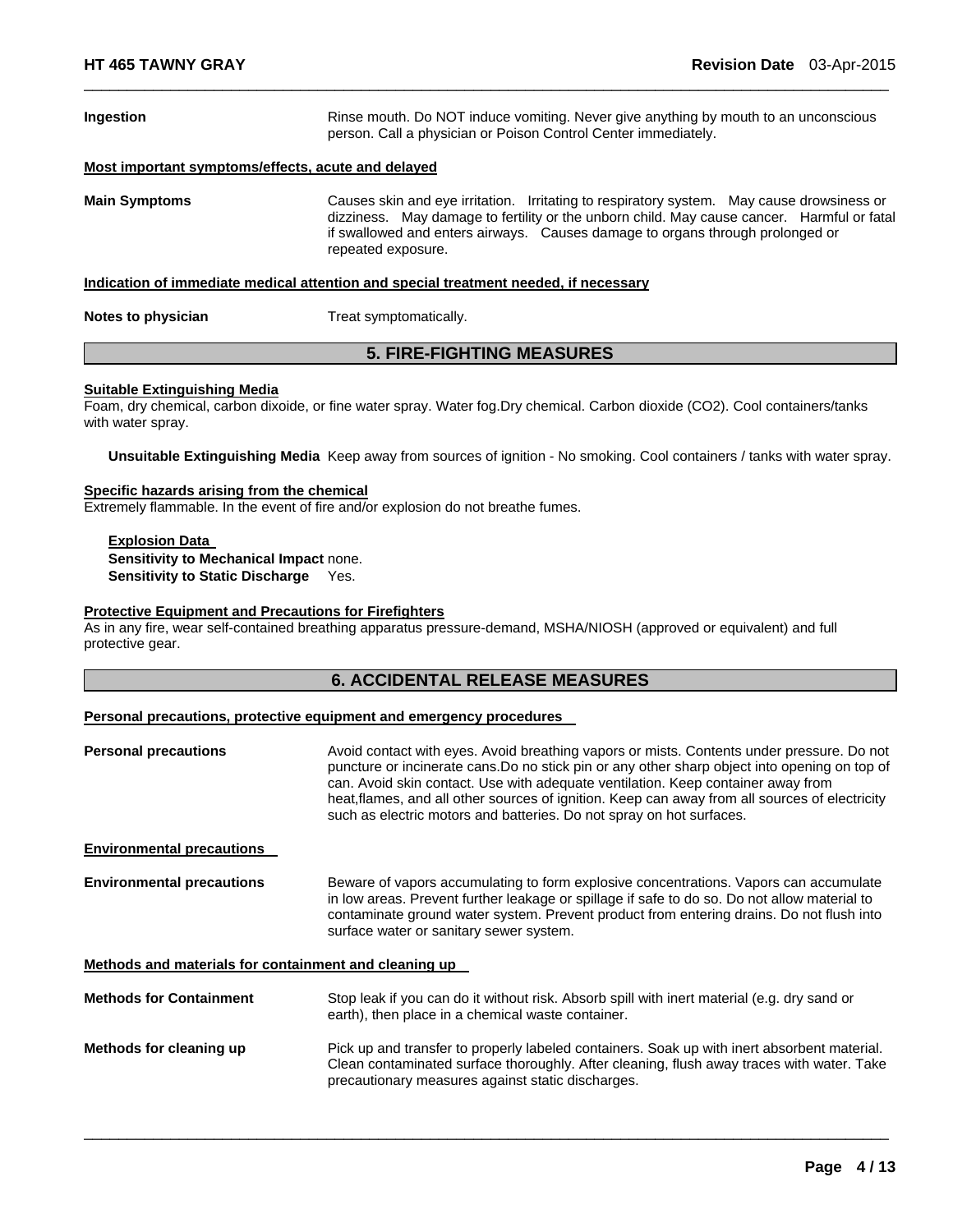# **7. HANDLING AND STORAGE AND STORAGE AND STORAGE AND STORAGE**

 $\Box$ 

# **Precautions for safe handling**

| Advice on safe handling                                      | Avoid contact with eyes. Avoid breathing vapors or mists. Contents under pressure. Do not<br>puncture or incinerate cans. Do not stick pin or any other sharp object into opening on top<br>of can.                                |
|--------------------------------------------------------------|------------------------------------------------------------------------------------------------------------------------------------------------------------------------------------------------------------------------------------|
| Conditions for safe storage, including any incompatibilities |                                                                                                                                                                                                                                    |
| <b>Technical measures/Storage</b><br>conditions              | Keep container tightly closed in a dry and well-ventilated place. Keep away from open<br>flames, hot surfaces and sources of ignition. Keep in properly labeled containers. Keep out<br>of the reach of children. Store locked up. |
| Incompatible products                                        | Strong acids, alkalis, or oxidizing agents.                                                                                                                                                                                        |
| <b>Aerosol Level</b>                                         | 3                                                                                                                                                                                                                                  |

# **8. EXPOSURE CONTROLS/PERSONAL PROTECTION 8. EXPOSURE CONTROLS/PERSONAL PROTECTION**

#### **Control parameters**

| <b>Exposure Guidelines</b>               |                                                                               |                                                                                                                                                                                                                                                                                                                 |                                                                                                                                                                                        |
|------------------------------------------|-------------------------------------------------------------------------------|-----------------------------------------------------------------------------------------------------------------------------------------------------------------------------------------------------------------------------------------------------------------------------------------------------------------|----------------------------------------------------------------------------------------------------------------------------------------------------------------------------------------|
| <b>Chemical Name</b>                     | <b>ACGIH TLV</b>                                                              | <b>OSHA PEL</b>                                                                                                                                                                                                                                                                                                 | <b>NIOSH IDLH</b>                                                                                                                                                                      |
| <b>ACETONE</b><br>67-64-1                | STEL: 750 ppm<br>TWA: 500 ppm                                                 | TWA: 1000 ppm<br>TWA: 2400 mg/m <sup>3</sup><br>(vacated) TWA: 750 ppm<br>(vacated) TWA: $1800 \text{ mg/m}^3$<br>(vacated) STEL: 2400 mg/m <sup>3</sup><br>The acetone STEL does not apply<br>to the cellulose acetate fiber<br>industry. It is in effect for all other<br>sectors<br>(vacated) STEL: 1000 ppm | <b>IDLH: 2500 ppm</b><br>TWA: 250 ppm<br>TWA: 590 mg/m $3$                                                                                                                             |
| PROPANE/ISOBUTANE/N-BUTANE<br>68476-86-8 | 74-98-6: TWA: 1000 ppm<br>106-97-8: STEL: 1000 ppm<br>75-28-5: STEL: 1000 ppm | 74-98-6: TWA: 1000 ppm<br>TWA: 1800 mg/m <sup>3</sup><br>(vacated) TWA: 1000 ppm<br>(vacated) TWA: $1800 \text{ mg/m}^3$<br>106-97-8: (vacated) TWA: 800<br>ppm<br>(vacated) TWA: 1900 mg/m <sup>3</sup>                                                                                                        | 74-98-6:IDLH: 2100 ppm<br>TWA: 1000 ppm<br>TWA: $1800 \text{ mg/m}^3$<br>106-97-8: TWA: 800 ppm<br>TWA: 1900 mg/m <sup>3</sup><br>75-28-5: TWA: 800 ppm<br>TWA: 1900 mg/m <sup>3</sup> |
| <b>TOLUENE</b><br>108-88-3               | TWA: 20 ppm                                                                   | TWA: 200 ppm<br>(vacated) TWA: 100 ppm<br>(vacated) TWA: $375 \text{ mg/m}^3$<br>(vacated) STEL: 150 ppm<br>(vacated) STEL: $560 \text{ mg/m}^3$<br>Ceiling: 300 ppm                                                                                                                                            | IDLH: 500 ppm<br>TWA: 100 ppm<br>TWA: $375$ mg/m <sup>3</sup><br>STEL: 150 ppm<br>STEL: 560 mg/m <sup>3</sup>                                                                          |
| 2-BUTANONE<br>78-93-3                    | STEL: 300 ppm<br>TWA: 200 ppm                                                 | <b>TWA: 200 ppm</b><br>TWA: 590 mg/m $3$<br>(vacated) TWA: 200 ppm<br>(vacated) TWA: 590 mg/m $3$<br>(vacated) STEL: 300 ppm<br>(vacated) STEL: 885 mg/m <sup>3</sup>                                                                                                                                           | IDLH: 3000 ppm<br>TWA: 200 ppm<br>TWA: 590 mg/m $3$<br>STEL: 300 ppm<br>STEL: 885 mg/m <sup>3</sup>                                                                                    |
| N-BUTYL ALCOHOL<br>$71 - 36 - 3$         | TWA: 20 ppm                                                                   | TWA: 100 ppm<br>TWA: 300 mg/m <sup>3</sup><br>(vacated) S*<br>(vacated) Ceiling: 50 ppm<br>(vacated) Ceiling: 150 mg/m <sup>3</sup>                                                                                                                                                                             | IDLH: 1400 ppm<br>Ceiling: 50 ppm<br>Ceiling: $150 \text{ mg/m}^3$                                                                                                                     |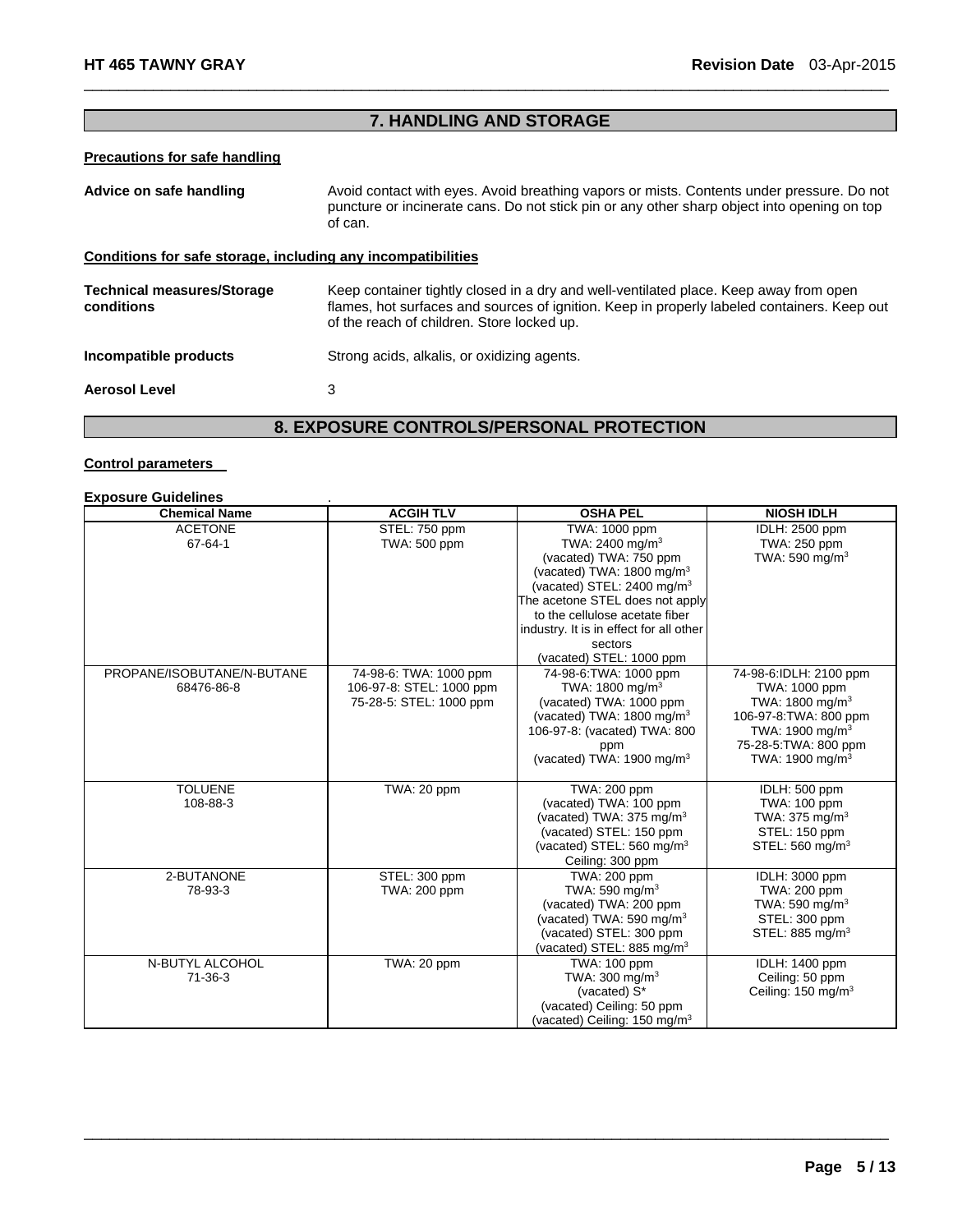| <b>XYLENE</b>             | STEL: 150 ppm                      | TWA: 100 ppm                              |                                            |
|---------------------------|------------------------------------|-------------------------------------------|--------------------------------------------|
| 1330-20-7                 | TWA: 100 ppm                       | TWA: $435 \text{ mg/m}^3$                 |                                            |
|                           |                                    | (vacated) TWA: 100 ppm                    |                                            |
|                           |                                    | (vacated) TWA: 435 mg/m <sup>3</sup>      |                                            |
|                           |                                    | (vacated) STEL: 150 ppm                   |                                            |
|                           |                                    | (vacated) STEL: 655 mg/m $3$              |                                            |
| <b>TITANIUM DIOXIDE</b>   | TWA: 10 mg/m <sup>3</sup>          | TWA: 15 $mg/m3$ total dust                | IDLH: 5000 mg/m <sup>3</sup>               |
| 13463-67-7                |                                    | (vacated) TWA: 10 mg/m <sup>3</sup> total |                                            |
|                           |                                    | dust                                      |                                            |
| <b>MAGNESIUM SILICATE</b> | TWA: 2 mg/m $3$ particulate matter | (vacated) TWA: 2 mg/m <sup>3</sup>        | IDLH: $1000 \text{ mg/m}^3$                |
| 14807-96-6                | containing no asbestos and <1%     | respirable dust <1% Crystalline           | TWA: 2 mg/m <sup>3</sup> containing no     |
|                           | crystalline silica, respirable     | silica, containing no Asbestos            | Asbestos and <1% Quartz                    |
|                           | fraction                           | TWA: 20 mppcf if 1% Quartz or             | respirable dust                            |
|                           |                                    | more, use Quartz limit                    |                                            |
| CALCIUM CARBONATE         |                                    | TWA: 15 $mq/m3$ total dust                | TWA: $10 \text{ mg/m}^3$<br>total dust     |
| 1317-65-3                 |                                    | TWA: $5 \text{ mg/m}^3$ respirable        | TWA: $5 \text{ mg/m}^3$<br>respirable dust |
|                           |                                    | fraction                                  |                                            |
|                           |                                    | (vacated) TWA: $15 \text{ mg/m}^3$ total  |                                            |
|                           |                                    | dust                                      |                                            |
|                           |                                    | (vacated) TWA: 5 mg/m <sup>3</sup>        |                                            |
|                           |                                    | respirable fraction                       |                                            |
| <b>ETHYL BENZENE</b>      | TWA: 20 ppm                        | TWA: 100 ppm                              | IDLH: 800 ppm                              |
| $100 - 41 - 4$            |                                    | TWA: $435 \text{ mg/m}^3$                 | TWA: 100 ppm                               |
|                           |                                    | (vacated) TWA: 100 ppm                    | TWA: 435 mg/m <sup>3</sup>                 |
|                           |                                    | (vacated) TWA: 435 mg/m <sup>3</sup>      | STEL: 125 ppm                              |
|                           |                                    | (vacated) STEL: 125 ppm                   | STEL: $545 \text{ mg/m}^3$                 |
|                           |                                    | (vacated) STEL: 545 mg/m <sup>3</sup>     |                                            |
| METHYL ISOBUTYL KETONE    | STEL: 75 ppm                       | TWA: 100 ppm                              | IDLH: 500 ppm                              |
| 108-10-1                  | TWA: 20 ppm                        | TWA: 410 mg/m <sup>3</sup>                | TWA: 50 ppm                                |
|                           |                                    | (vacated) TWA: 50 ppm                     | TWA: 205 mg/m <sup>3</sup>                 |
|                           |                                    | (vacated) TWA: $205 \text{ mg/m}^3$       | STEL: 75 ppm                               |
|                           |                                    | (vacated) STEL: 75 ppm                    | STEL: 300 mg/m <sup>3</sup>                |
|                           |                                    | (vacated) STEL: 300 mg/m <sup>3</sup>     |                                            |

*ACGIH: (American Conference of Governmental Industrial Hygienists) OSHA: (Occupational Safety & Health Administration) NIOSH IDLH: Immediately Dangerous to Life or Health* 

**Other Exposure Guidelines** Vacated limits revoked by the Court of Appeals decision in AFL-CIO v. OSHA, 965 F.2d 962 (11th Cir., 1992).

#### **Exposure controls**

| <b>Engineering Measures</b> | Showers              |  |
|-----------------------------|----------------------|--|
|                             | Eyewash stations     |  |
|                             | Ventilation systems. |  |

#### **Individual protection measures, such as personal protective equipment**

**Eye/Face Protection** Safety glasses with side-shields.

**Skin and body protection Chemical resistant apron. Protective gloves.** 

**Respiratory protection** If exposure limits are exceeded or irritation is experienced, NIOSH/MSHA approved respiratory protection should be worn. Positive-pressure supplied air respirators may be required for high airborne contaminant concentrations. Respiratory protection must be provided in accordance with current local regulations.

**Hygiene measures** Handle in accordance with good industrial hygiene and safety practice.

### **9. PHYSICAL AND CHEMICAL PROPERTIES**

 $\Box$ 

#### **Physical and chemical properties**

**Physical state Aerosol**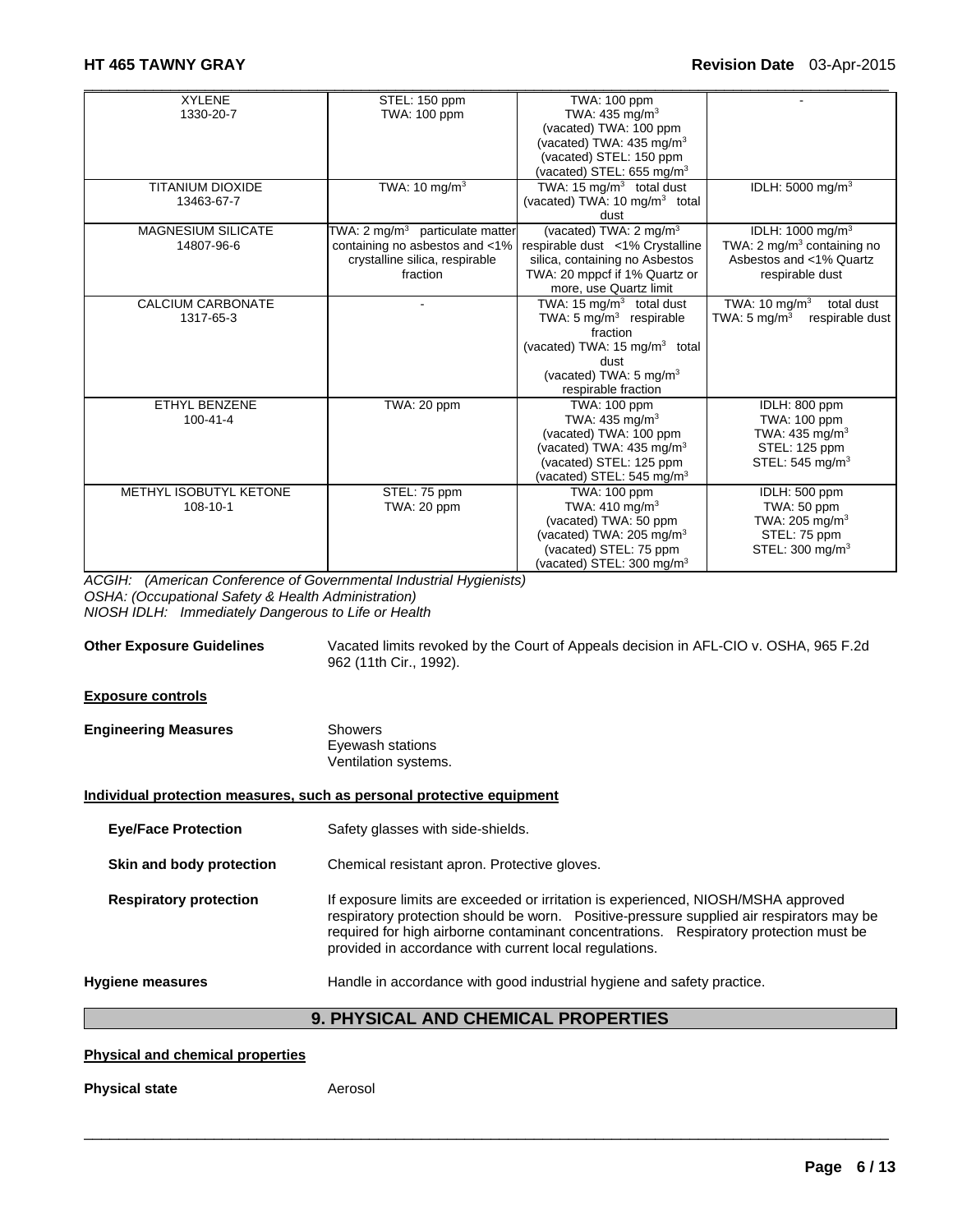| Appearance                                                            | opaque                   | Odor                  | Solvent                  |
|-----------------------------------------------------------------------|--------------------------|-----------------------|--------------------------|
| Color                                                                 | tawny gray               | <b>Odor Threshold</b> | No information available |
| <b>Property</b>                                                       | <b>Values</b>            | Remarks • Methods     |                          |
| рH                                                                    | No information available |                       |                          |
| Melting/freezing point                                                | No information available |                       |                          |
| <b>Boiling point/boiling range</b>                                    | No information available |                       |                          |
| <b>Flash Point</b>                                                    | -97 °C / -142 °F         | Based on propellant   |                          |
| <b>Evaporation rate</b>                                               | No information available |                       |                          |
| Flammability (solid, gas)                                             | No information available |                       |                          |
| <b>Flammability Limits in Air</b>                                     |                          |                       |                          |
| upper flammability limit                                              | No information available |                       |                          |
| lower flammability limit                                              | No information available |                       |                          |
| Vapor pressure                                                        | No information available |                       |                          |
| Vapor density                                                         | No information available |                       |                          |
| <b>Specific Gravity</b>                                               | 0.830                    |                       |                          |
| <b>Water solubility</b>                                               | Practically insoluble    |                       |                          |
| <b>Partition coefficient: n-octanol/waterNo information available</b> |                          |                       |                          |
| <b>Autoignition temperature</b>                                       | No information available | Not applicable        |                          |
| <b>Decomposition temperature</b>                                      | No information available |                       |                          |
| <b>Viscosity</b>                                                      | No information available |                       |                          |
| <b>Explosive properties</b>                                           | No information available |                       |                          |
| <b>Other information</b>                                              |                          |                       |                          |

**VOC Content(%)** 57.12

# **10. STABILITY AND REACTIVITY**

#### **Reactivity**

No data available

#### **Chemical stability**

Stable under recommended storage conditions.

#### **Possibility of hazardous reactions**

None under normal processing.

# **Conditions to Avoid**

Keep away from open flames, hot surfaces and sources of ignition. Keep away from children. Extremes of temperature and direct sunlight.

#### **Incompatible Materials**

Strong acids, alkalis, or oxidizing agents.

#### **Hazardous Decomposition Products**

None known based on information supplied.

### **11. TOXICOLOGICAL INFORMATION**

#### **Information on likely routes of exposure**

#### **Product Information**

| <b>Inhalation</b> | Vapors may irritate throat and respiratory system. May cause drownsiness and dizziness<br>based on components. May cause irritation of respiratory tract. Avoid breathing vapors or<br>mists. |
|-------------------|-----------------------------------------------------------------------------------------------------------------------------------------------------------------------------------------------|
| Eye contact       | Irritating to eyes. Avoid contact with eyes.                                                                                                                                                  |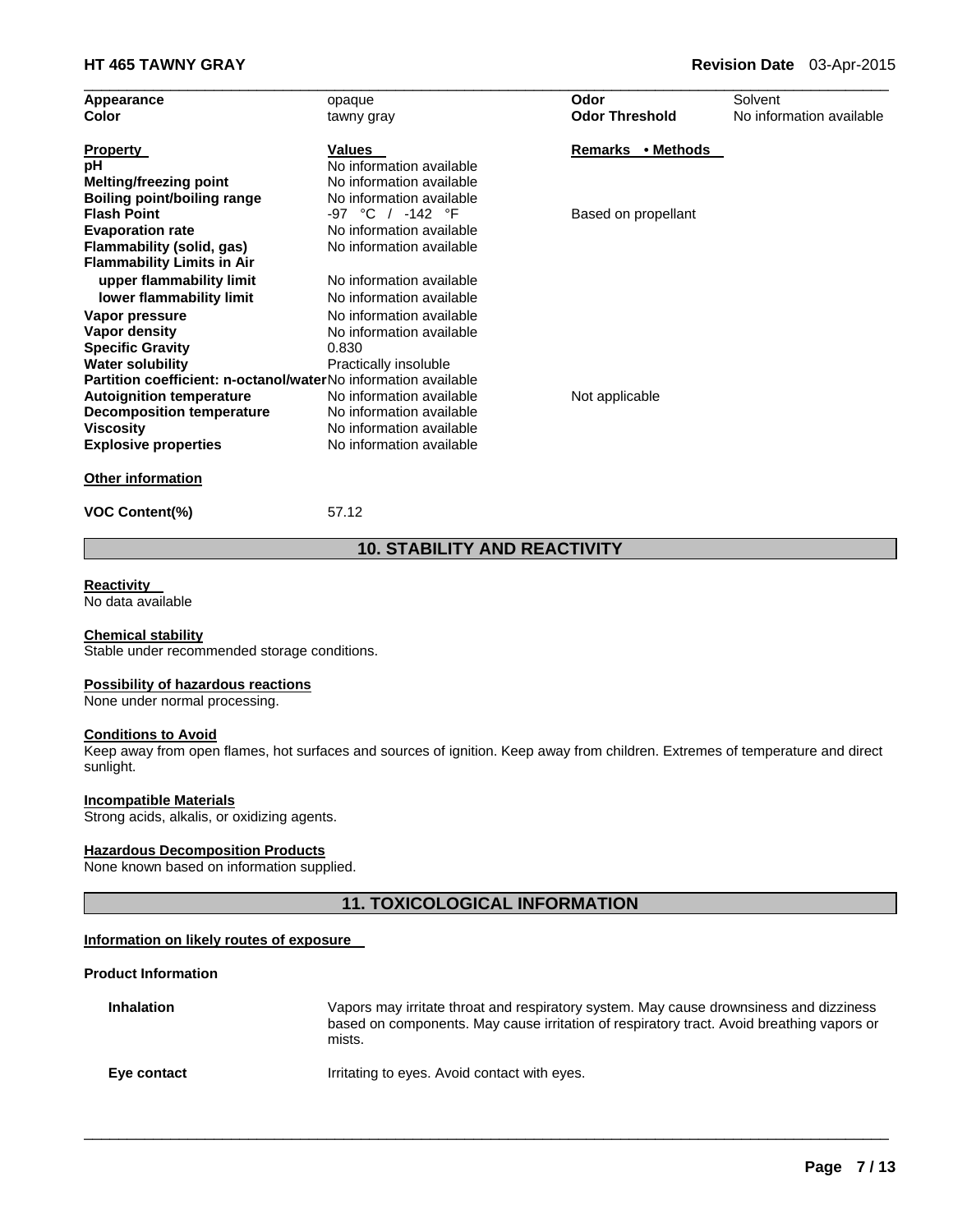**Skin contact I**rritating to skin. Avoid contact with skin.

**Ingestion May be harmful if swallowed. Aspiration into the lungs during swallowing may cause serious** lung damage which may be fatal.

 $\Box$ 

#### **Component Information**

| <b>Chemical Name</b>          | LD50 Oral               | LD50 Dermal                        | <b>LC50 Inhalation</b>                  |
|-------------------------------|-------------------------|------------------------------------|-----------------------------------------|
| <b>ACETONE</b>                | $= 5800$ mg/kg          | 20,000 mg/kg (Rabbit)              | $= 50100$ mg/m <sup>3</sup><br>Rat) 8 h |
| 67-64-1                       |                         |                                    |                                         |
| <b>TOLUENE</b>                | Rat)<br>= 2600 mg/kg    | $= 12000$ mg/kg<br>Rabbit)         | (Rat) 4 h<br>$= 12.5$ mg/L              |
| 108-88-3                      |                         |                                    |                                         |
| 2-BUTANONE                    | (Rat)<br>= 2483 mg/kg   | (Rabbit)<br>$= 5000 \text{ mg/kg}$ | $= 11700$ ppm<br>Rat ) 4 h              |
| 78-93-3                       |                         |                                    |                                         |
| <b>N-BUTYL ALCOHOL</b>        | Rat)<br>= 700 mg/kg     | (Rabbit)<br>$= 3402$ mg/kg         | (Rat) 4 h<br>$>8000$ ppm                |
| $71-36-3$                     |                         |                                    |                                         |
| XYLENE                        | Rat)<br>$= 3500$ mg/kg  | (Rabbit)<br>> 4350 mg/kg           | Rat) 4 h<br>$= 29.08$ mg/L              |
| 1330-20-7                     |                         |                                    |                                         |
| <b>TITANIUM DIOXIDE</b>       | > 10000 mg/kg<br>Rat)   |                                    |                                         |
| 13463-67-7                    |                         |                                    |                                         |
| ETHYL BENZENE                 |                         | $= 15400$ mg/kg<br>Rabbit)         | $\overline{\phantom{0}}$                |
| $100 - 41 - 4$                |                         |                                    |                                         |
| <b>METHYL ISOBUTYL KETONE</b> | (Rat)<br>$= 2080$ mg/kg | (Rabbit)<br>$= 3000 \text{ mg/kg}$ | Rat ) 4 h<br>$= 8.2$ mg/L               |
| 108-10-1                      |                         |                                    |                                         |

#### **Information on toxicological effects**

**Symptoms** Symptoms of overexposure may be headache, dizziness, tiredness, nausea and vomiting. Irritating to respiratory system. Causes serious eye irritation.Irritating to skin. May be harmful or fatal if ingested.

#### **Delayed and immediate effects as well as chronic effects from short and long-term exposure**

| <b>Skin corrosion/irritation</b><br>Eye damage/irritation | Irritating to skin.<br>Irritating to eyes.                                                          |
|-----------------------------------------------------------|-----------------------------------------------------------------------------------------------------|
| <b>Irritation</b>                                         | Irritating to eyes, respiratory system and skin.                                                    |
| <b>Sensitization</b>                                      | None known.                                                                                         |
| <b>Germ Cell Mutagenicity</b>                             | None known.                                                                                         |
| Carcinogenicity                                           | The table below indicates whether each agency has evaluated a listed ingredient as a<br>carcinogen. |

| <b>Chemical Name</b>                                | <b>ACGIH</b>   | <b>IARC</b> | <b>NTP</b> | <b>OSHA</b> |
|-----------------------------------------------------|----------------|-------------|------------|-------------|
| <b>TOLUENE</b><br>108-88-3                          | ۰              | Group 3     |            |             |
| <b>XYLENE</b><br>1330-20-7                          | -              | Group 3     |            |             |
| <b>TITANIUM DIOXIDE</b><br>13463-67-7               |                | 2B          |            |             |
| <b>MAGNESIUM SILICATE</b><br>14807-96-6             | ٠              | Group 3     | ۰          |             |
| <b>ETHYL BENZENE</b><br>100-41-4                    | A <sub>3</sub> | Group 2B    |            |             |
| <b>METHYL ISOBUTYL</b><br><b>KETONE</b><br>108-10-1 | A <sub>3</sub> | Group 2B    |            |             |

 $\Box$ 

*ACGIH: (American Conference of Governmental Industrial Hygienists) A3 - Animal Carcinogen* 

*IARC: (International Agency for Research on Cancer)* 

*Group 2B - Possibly Carcinogenic to Humans* 

*Group 3 - Not Classifiable as to Carcinogenicity in Humans* 

*OSHA: (Occupational Safety & Health Administration)* 

*X - Present* 

**Specific target organ systemic toxicity (single exposure) Specific target organ systemic toxicity (repeated exposure)** 

Product is or contains a chemical which is a known or suspected reproductive hazard. May cause respiratory irritation. May cause drowsiness and dizziness.

May cause damage to organs through prolonged or repeated exposure.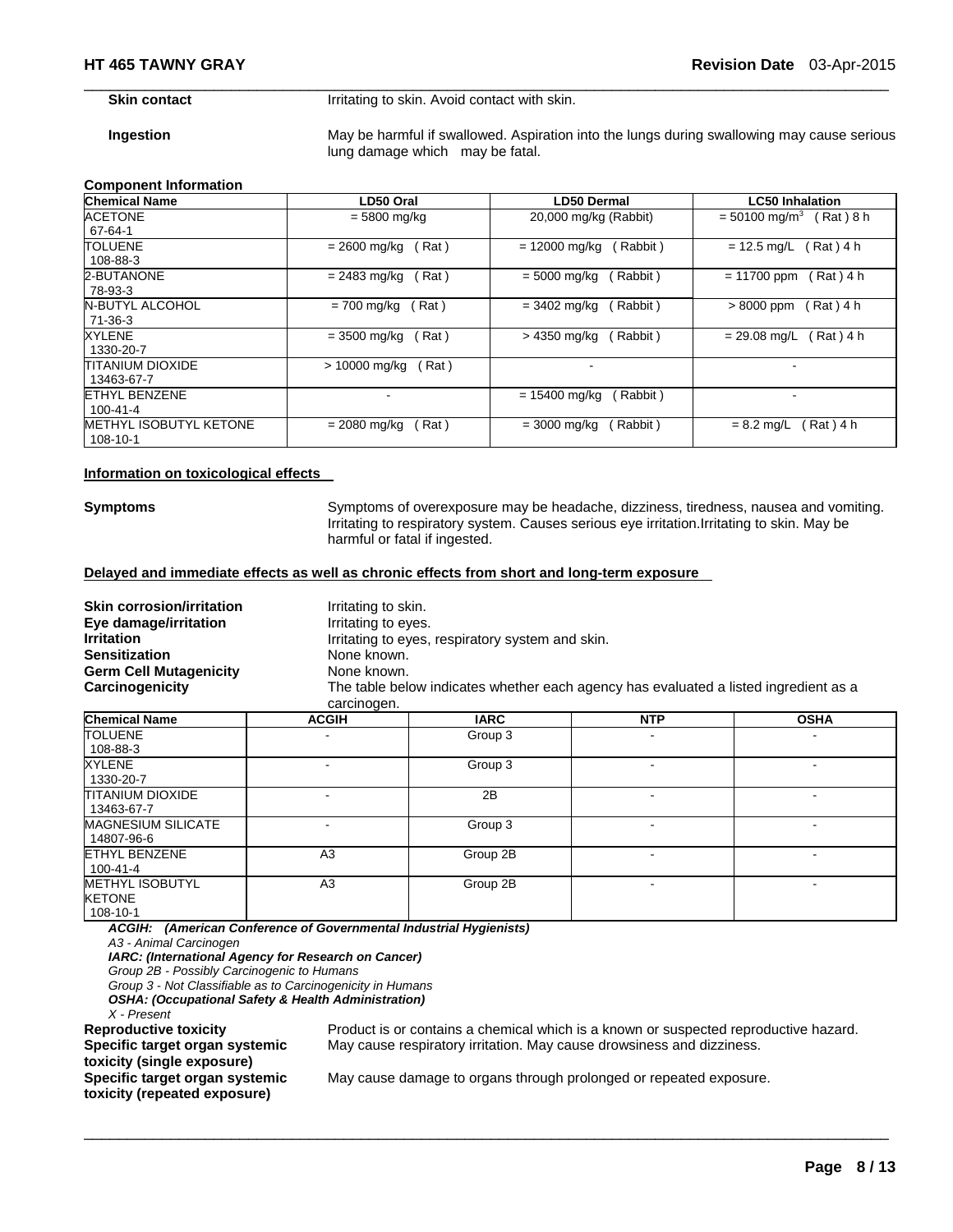| <b>Chronic toxicity</b>     | May cause adverse liver effects.                                                                                |
|-----------------------------|-----------------------------------------------------------------------------------------------------------------|
| <b>Target Organ Effects</b> | Central nervous system, Central Vascular System (CVS), Eyes, Kidney, Liver, Lungs,<br>Respiratory system, Skin. |
| <b>Neurological effects</b> | Intentional misuse by deliberately concentrating and inhaling contents may be harmful or<br>fatal.              |
| <b>Aspiration hazard</b>    | May be fatal if swallowed and enters airways.                                                                   |

**Unknown Acute Toxicity** 4E-05% of the mixture consists of ingredient(s) of unknown toxicity The following values are calculated based on chapter 3.1 of the GHS document .<br>ATEmix (oral) 18451 mg/kg **ATEmix (oral)** 18451 mg/kg **ATEmix (dermal)** 10910 mg/kg **ATEmix (inhalation-gas)** 871846 mg/l **ATEmix (inhalation-dust/mist)** 29.7 mg/l

# **12. ECOLOGICAL INFORMATION**

#### **Ecotoxicity**

| <b>Chemical Name</b> | <b>Toxicity to algae</b>  | <b>Toxicity to fish</b>        | <b>Toxicity to</b> | Toxicity to daphnia and     |
|----------------------|---------------------------|--------------------------------|--------------------|-----------------------------|
|                      |                           |                                | microorganisms     | other aquatic invertebrates |
| <b>ACETONE</b>       |                           | 4.74 - 6.33 mL/L LC50          |                    | 10294 - 17704 mg/L EC50     |
| 67-64-1              |                           | Oncorhynchus mykiss 96h        |                    | Daphnia magna 48h Static    |
|                      |                           | 6210 - 8120 mg/L LC50          |                    | 12600 - 12700 mg/L EC50     |
|                      |                           | Pimephales promelas 96h        |                    | Daphnia magna 48h           |
|                      |                           | static 8300 mg/L LC50          |                    |                             |
|                      |                           | Lepomis macrochirus 96h        |                    |                             |
| PROPANE/ISOBUTANE/N- |                           |                                |                    |                             |
| <b>BUTANE</b>        |                           |                                |                    |                             |
| 68476-86-8           |                           |                                |                    |                             |
| <b>TOLUENE</b>       | 433 mg/L EC50             | 11.0 - 15.0 mg/L LC50          |                    | 5.46 - 9.83 mg/L EC50       |
| 108-88-3             | Pseudokirchneriella       | Lepomis macrochirus 96h        |                    | Daphnia magna 48h Static    |
|                      | subcapitata 96h 12.5 mg/L | static 14.1 - 17.16 mg/L       |                    | 11.5 mg/L EC50 Daphnia      |
|                      | EC50 Pseudokirchneriella  | LC50 Oncorhynchus mykiss       |                    | magna 48h                   |
|                      | subcapitata 72h static    | 96h static 15.22 - 19.05 mg/L  |                    |                             |
|                      |                           | LC50 Pimephales promelas       |                    |                             |
|                      |                           | 96h flow-through 5.89 - 7.81   |                    |                             |
|                      |                           | mg/L LC50 Oncorhynchus         |                    |                             |
|                      |                           | mykiss 96h flow-through        |                    |                             |
|                      |                           | 50.87 - 70.34 mg/L LC50        |                    |                             |
|                      |                           | Poecilia reticulata 96h static |                    |                             |
|                      |                           | 12.6 mg/L LC50 Pimephales      |                    |                             |
|                      |                           | promelas 96h static 28.2       |                    |                             |
|                      |                           | mg/L LC50 Poecilia             |                    |                             |
|                      |                           | reticulata 96h semi-static 5.8 |                    |                             |
|                      |                           | mg/L LC50 Oncorhynchus         |                    |                             |
|                      |                           | mykiss 96h semi-static 54      |                    |                             |
|                      |                           | mg/L LC50 Oryzias latipes      |                    |                             |
|                      |                           | 96h static                     |                    |                             |
| 2-BUTANONE           |                           | 3130 - 3320 mg/L LC50          |                    | 4025 - 6440 mg/L EC50       |
| 78-93-3              |                           | Pimephales promelas 96h        |                    | Daphnia magna 48h Static    |
|                      |                           | flow-through                   |                    | 5091 mg/L EC50 Daphnia      |
|                      |                           |                                |                    | magna 48h 520 mg/L EC50     |
|                      |                           |                                |                    | Daphnia magna 48h           |
| N-BUTYL ALCOHOL      | 500 mg/L EC50             | 100000 - 500000 µg/L LC50      |                    | 1897 - 2072 mg/L EC50       |
| 71-36-3              | Desmodesmus subspicatus   | Lepomis macrochirus 96h        |                    | Daphnia magna 48h Static    |
|                      | 96h 500 mg/L EC50         | static 1730 - 1910 mg/L        |                    | 1983 mg/L EC50 Daphnia      |
|                      | Desmodesmus subspicatus   | LC50 Pimephales promelas       |                    | magna 48h                   |
|                      | 72h                       | 96h static 1740 mg/L LC50      |                    |                             |
|                      |                           | Pimephales promelas 96h        |                    |                             |
|                      |                           | flow-through 1910000 µg/L      |                    |                             |
|                      |                           | LC50 Pimephales promelas       |                    |                             |
|                      |                           | 96h static                     |                    |                             |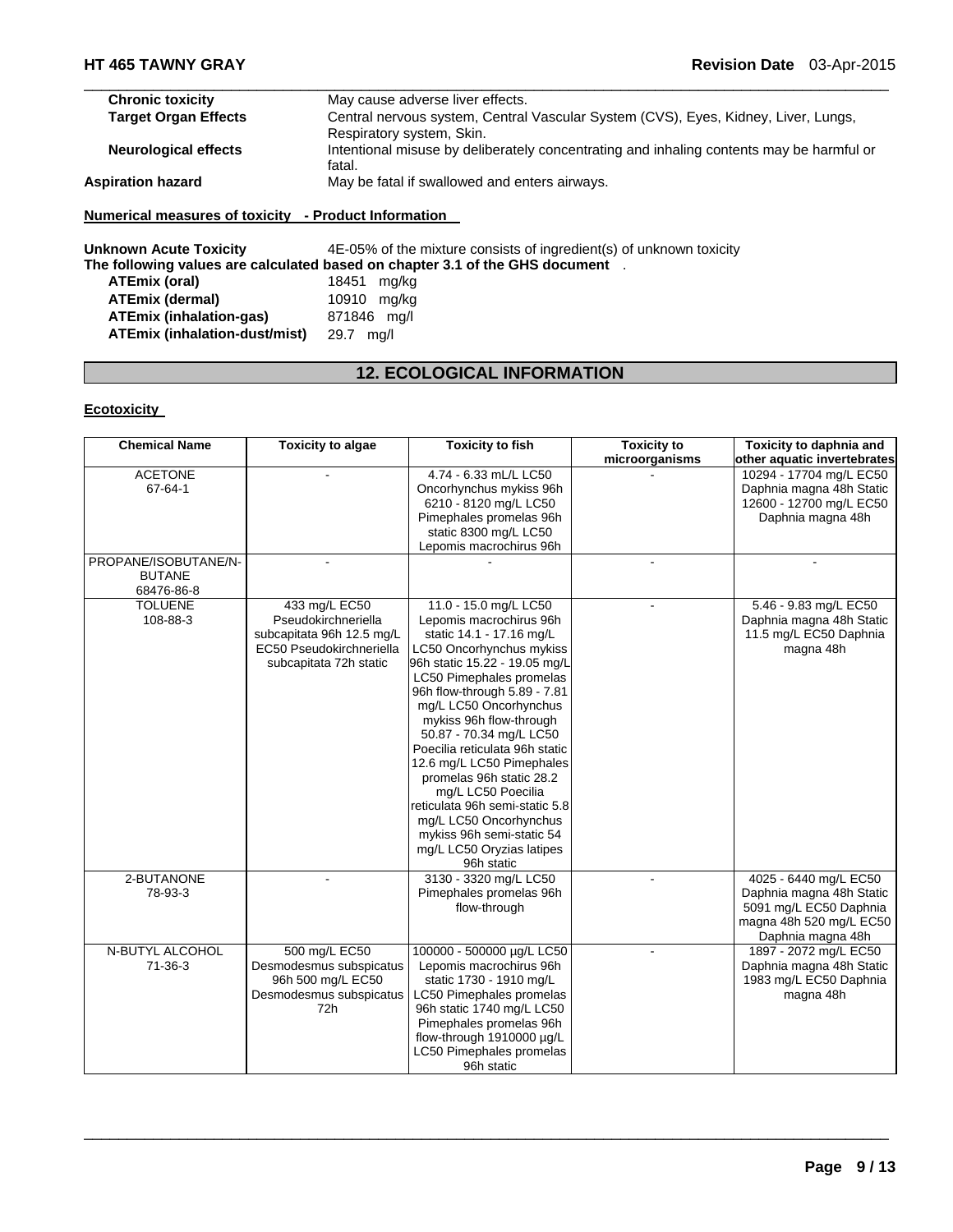# **HT 465 TAWNY GRAY Revision Date** 03-Apr-2015

| <b>XYLENE</b>             |                              | 13.1 - 16.5 mg/L LC50          | 0.6 mg/L LC50 Gammarus      |
|---------------------------|------------------------------|--------------------------------|-----------------------------|
| 1330-20-7                 |                              | Lepomis macrochirus 96h        | lacustris 48h 3.82 mg/L     |
|                           |                              | flow-through 13.5 - 17.3       | EC50 water flea 48h         |
|                           |                              | mg/L LC50 Oncorhynchus         |                             |
|                           |                              | mykiss 96h 2.661 - 4.093       |                             |
|                           |                              | mg/L LC50 Oncorhynchus         |                             |
|                           |                              | mykiss 96h static 23.53 -      |                             |
|                           |                              | 29.97 mg/L LC50                |                             |
|                           |                              | Pimephales promelas 96h        |                             |
|                           |                              | static 30.26 - 40.75 mg/L      |                             |
|                           |                              | LC50 Poecilia reticulata 96h   |                             |
|                           |                              | static 7.711 - 9.591 mg/L      |                             |
|                           |                              | LC50 Lepomis macrochirus       |                             |
|                           |                              | 96h static 13.4 mg/L LC50      |                             |
|                           |                              | Pimephales promelas 96h        |                             |
|                           |                              | flow-through 19 mg/L LC50      |                             |
|                           |                              | Lepomis macrochirus 96h        |                             |
|                           |                              | 780 mg/L LC50 Cyprinus         |                             |
|                           |                              | carpio 96h semi-static 780     |                             |
|                           |                              | mg/L LC50 Cyprinus carpio      |                             |
|                           |                              | 96h                            |                             |
| <b>MAGNESIUM SILICATE</b> |                              | 100 g/L LC50 Brachydanio       |                             |
| 14807-96-6                |                              | rerio 96h semi-static          |                             |
| <b>ETHYL BENZENE</b>      | 4.6 mg/L EC50                | 11.0 - 18.0 mg/L LC50          | 1.8 - 2.4 mg/L EC50 Daphnia |
| $100 - 41 - 4$            | Pseudokirchneriella          | Oncorhynchus mykiss 96h        | magna 48h                   |
|                           | subcapitata 72h 438 mg/L     | static 7.55 - 11 mg/L LC50     |                             |
|                           | EC50 Pseudokirchneriella     | Pimephales promelas 96h        |                             |
|                           | subcapitata 96h 2.6 - 11.3   | flow-through 9.1 - 15.6 mg/L   |                             |
|                           | mg/L EC50                    | LC50 Pimephales promelas       |                             |
|                           | Pseudokirchneriella          | 96h static 32 mg/L LC50        |                             |
|                           | subcapitata 72h static 1.7 - | Lepomis macrochirus 96h        |                             |
|                           | 7.6 mg/L EC50                | static 4.2 mg/L LC50           |                             |
|                           | Pseudokirchneriella          | Oncorhynchus mykiss 96h        |                             |
|                           | subcapitata 96h static       | semi-static 9.6 mg/L LC50      |                             |
|                           |                              | Poecilia reticulata 96h static |                             |
| <b>METHYL ISOBUTYL</b>    | 400 mg/L EC50                | 496 - 514 mg/L LC50            | 170 mg/L EC50 Daphnia       |
| <b>KETONE</b>             | Pseudokirchneriella          | Pimephales promelas 96h        | magna 48h                   |
| 108-10-1                  | subcapitata 96h              | flow-through                   |                             |

# **Persistence and degradability**

No information available.

#### **Bioaccumulation**

No information available.

| <b>Chemical Name</b>       | log Pow |
|----------------------------|---------|
| <b>ACETONE</b>             | $-0.24$ |
| 67-64-1                    |         |
| PROPANE/ISOBUTANE/N-BUTANE | 2.8     |
| 68476-86-8                 |         |
| <b>TOLUENE</b>             | 2.65    |
| 108-88-3                   |         |
| 2-BUTANONE                 | 0.29    |
| 78-93-3                    |         |
| N-BUTYL ALCOHOL            | 0.785   |
| 71-36-3                    |         |
| <b>XYLENE</b>              | 3.15    |
| 1330-20-7                  |         |
| ETHYL BENZENE              | 3.118   |
| 100-41-4                   |         |
| METHYL ISOBUTYL KETONE     | 1.19    |
| 108-10-1                   |         |

#### **Other adverse effects** No information available

# **13. DISPOSAL CONSIDERATIONS**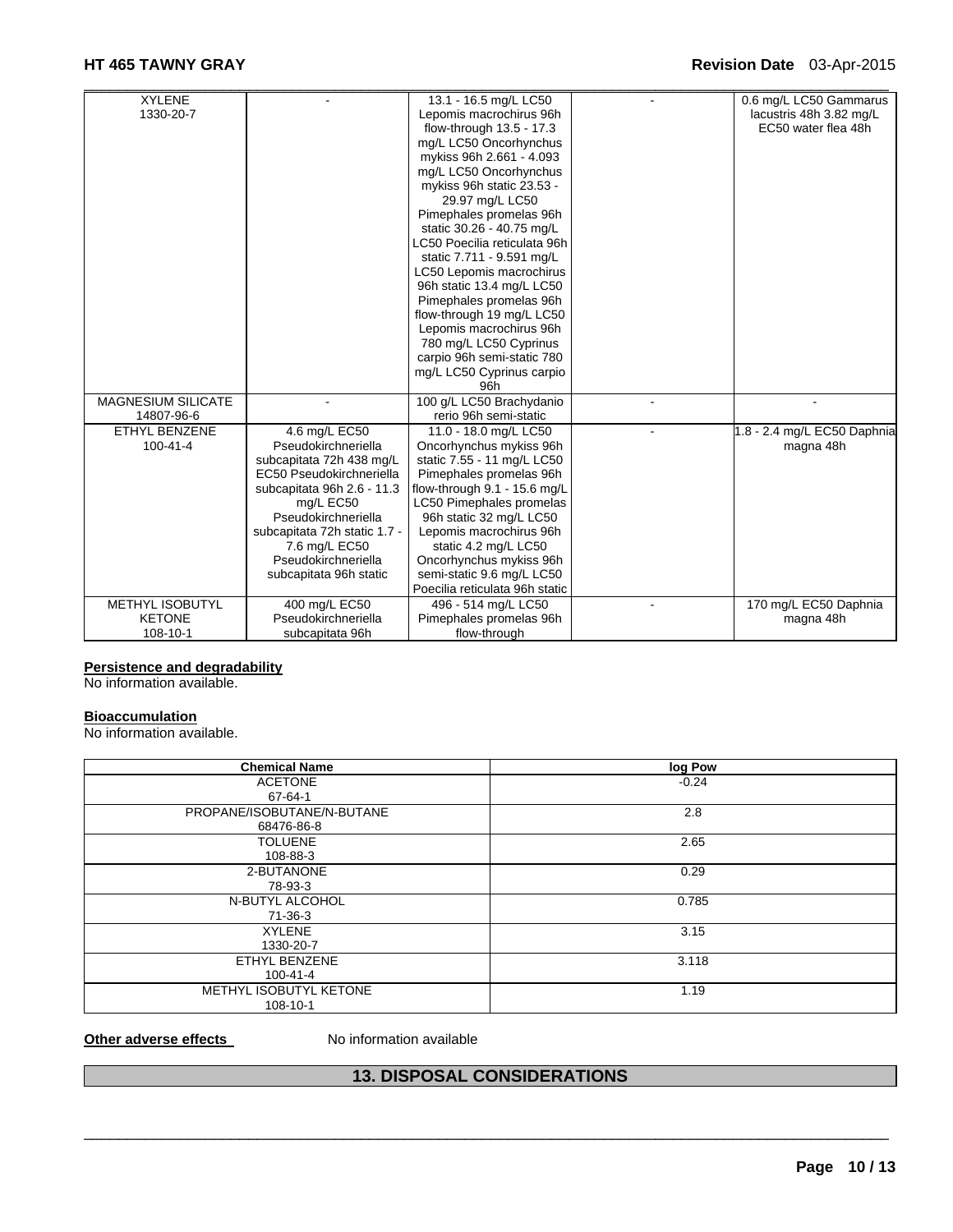#### **Waste treatment**

| <b>Waste Disposal Methods</b> | This material, as supplied, is a hazardous waste according to federal regulations (40 CFR |
|-------------------------------|-------------------------------------------------------------------------------------------|
|                               | 261).                                                                                     |

 $\Box$ 

**Contaminated packaging Theory Containers.** Do not re-use empty containers.

# **14. TRANSPORT INFORMATION**

**DOT Ground CONSUMER COMMODITY ORM-D** or LIMITED QUANTITY

| <b>IATA</b> | UN1950, AEROSOLS, FLAMMABLE, 2.1, LTD, QTY, |
|-------------|---------------------------------------------|
| <b>IMDG</b> | UN1950, AEROSOLS, FLAMMABLE, 2.1, LTD, QTY, |

# **15. REGULATORY INFORMATION**

# **International Inventories**

| <b>Chemical Name</b>                    | <b>TSCA</b> | <b>DSL/NDSL</b> | EINECS/ELI<br><b>NCS</b> | <b>ENCS</b> | <b>IECSC</b>      | <b>KECL</b>       | <b>PICCS</b> | <b>AICS</b> |
|-----------------------------------------|-------------|-----------------|--------------------------|-------------|-------------------|-------------------|--------------|-------------|
| <b>ACETONE</b>                          | X           | X               | X                        | X           | X                 | X                 | X            | X           |
| <b>PROPANE/ISOBUTAN</b><br>E/N-BUTANE   | X           | X               | X                        | Not listed  | X                 | x                 | x            | X           |
| <b>TOLUENE</b>                          | x           | х               | X                        | X           | X                 | X                 | х            | X           |
| 2-BUTANONE                              | x           | X               | Χ                        | Χ           | X                 | X                 |              | X           |
| N-BUTYL ALCOHOL                         | X           | X               | $\checkmark$<br>́        | X           | X                 | $\checkmark$<br>⌒ | Χ            | X           |
| <b>XYLENE</b>                           | x           | ν<br>ᄉ          | $\checkmark$<br>⋏        | v           | $\checkmark$<br>ᄉ | $\checkmark$<br>⌒ |              | X           |
| <b>TITANIUM DIOXIDE</b>                 | X           | X               | X                        | X           | X                 | X                 | X            | X           |
| <b>MAGNESIUM</b><br><b>SILICATE</b>     | X           | X               | X                        | X           | X                 | X                 | X            | X           |
| CALCIUM<br>CARBONATE                    | X           | X               | X                        | X           | X                 | X                 | X            | X           |
| ETHYL BENZENE                           | X           | X               | X                        | X           | X                 | v<br>⌒            | Χ            | X           |
| <b>METHYL ISOBUTYL</b><br><b>KETONE</b> | X           | X               | x                        | x           | X                 | x                 | х            | X           |

 $\Box$ 

**Legend: TSCA** - United States Toxic Substances Control Act Section 8(b) Inventory

**DSL/NDSL** - Canadian Domestic Substances List/Non-Domestic Substances List

**EINECS/ELINCS** - European Inventory of Existing Commercial Chemical Substances/EU List of Notified Chemical Substances

**ENCS** - Japan Existing and New Chemical Substances

**CHINA** - China Inventory of Existing Chemical Substances

**KECL** - Korean Existing and Evaluated Chemical Substances

**PICCS** - Philippines Inventory of Chemicals and Chemical Substances

**AICS** - Australian Inventory of Chemical Substances

### **U.S. Federal Regulations**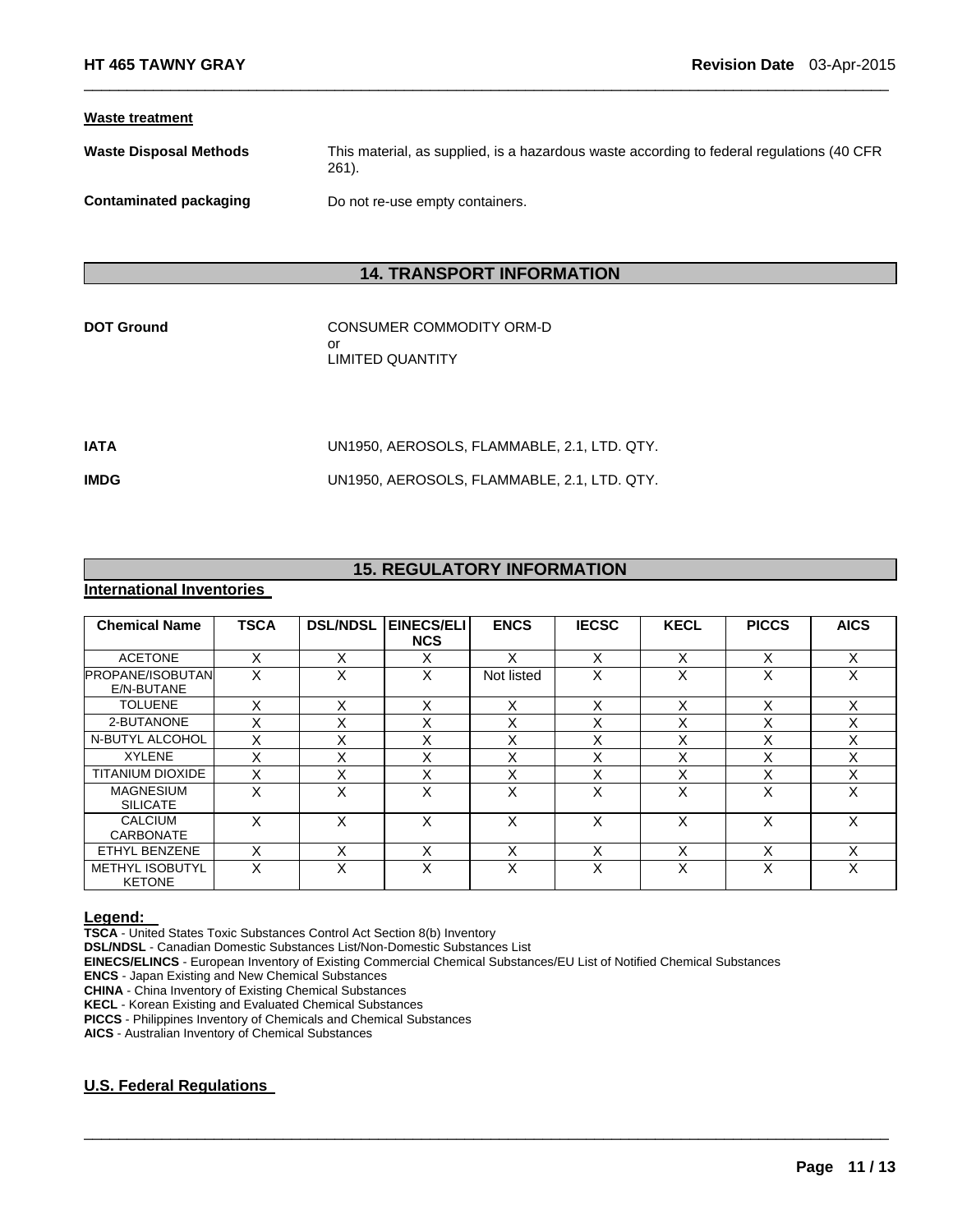#### **SARA 313**

Section 313 of Title III of the Superfund Amendments and Reauthorization Act of 1986 (SARA). This product contains a chemical or chemicals which are subject to the reporting requirements of the Act and Title 40 of the Code of Federal Regulations, Part 372:

 $\Box$ 

| <b>Chemical Name</b>                     | <b>CAS-No</b>  | Weight %* | SARA 313 - Threshold<br>Values % |
|------------------------------------------|----------------|-----------|----------------------------------|
| TOLUENE - 108-88-3                       | 108-88-3       | 10-20     | 1.0                              |
| N-BUTYL ALCOHOL - 71-36-3                | 71-36-3        | $1 - 10$  | 1.0                              |
| XYLENE - 1330-20-7                       | 1330-20-7      | $1 - 10$  | 1.0                              |
| ETHYL BENZENE - 100-41-4                 | $100 - 41 - 4$ | $1 - 10$  | 0.1                              |
| METHYL ISOBUTYL KETONE - 108-10-1        | 108-10-1       | $1 - 10$  | 1.0                              |
| <b>SARA 311/312 Hazard Categories</b>    |                |           |                                  |
| <b>Acute Health Hazard</b>               | Yes            |           |                                  |
| <b>Chronic Health Hazard</b>             | Yes            |           |                                  |
| <b>Fire Hazard</b>                       | Yes            |           |                                  |
| <b>Sudden Release of Pressure Hazard</b> | Yes            |           |                                  |
| <b>Reactive Hazard</b>                   | no             |           |                                  |

#### **Clean Water Act**

This product contains the following substances which are regulated pollutants pursuant to the Clean Water Act (40 CFR 122.21 and 40 CFR 122.42):

| <b>Chemical Name</b>            | <b>CWA - Reportable</b><br><b>Quantities</b> | <b>CWA - Toxic Pollutants</b> | <b>CWA - Priority Pollutants</b> | <b>CWA - Hazardous</b><br><b>Substances</b> |
|---------------------------------|----------------------------------------------|-------------------------------|----------------------------------|---------------------------------------------|
| <b>TOLUENE</b><br>108-88-3      | 1000 lb                                      |                               |                                  |                                             |
| <b>XYLENE</b><br>1330-20-7      | 100 <sub>1b</sub>                            |                               |                                  |                                             |
| ETHYL BENZENE<br>$100 - 41 - 4$ | 1000 lb                                      |                               |                                  |                                             |

#### **CERCLA**

This material, as supplied, contains one or more substances regulated as a hazardous substance under the Comprehensive Environmental Response Compensation and Liability Act (CERCLA) (40 CFR 302):

| <b>Chemical Name</b>               | <b>Hazardous Substances RQs</b> | <b>Extremely Hazardous Substances</b><br><b>RQs</b> | <b>RQ</b>                                                                              |
|------------------------------------|---------------------------------|-----------------------------------------------------|----------------------------------------------------------------------------------------|
| <b>ACETONE</b><br>$67 - 64 - 1$    | 5000 lb                         |                                                     | RQ 5000 lb final RQ<br>RQ 2270 kg final RQ                                             |
| TOLUENE<br>108-88-3                | 1000 lb 1 lb                    |                                                     | RQ 1000 lb final RQ<br>RQ 454 kg final RQ RQ 1 lb final<br>RQ.<br>RQ 0.454 kg final RQ |
| 2-BUTANONE<br>78-93-3              | 5000 lb                         |                                                     | RQ 5000 lb final RQ<br>RQ 2270 kg final RQ                                             |
| N-BUTYL ALCOHOL<br>71-36-3         | 5000 lb                         |                                                     | RQ 5000 lb final RQ<br>RQ 2270 kg final RQ                                             |
| <b>XYLENE</b><br>1330-20-7         | 100 lb                          |                                                     | RQ 100 lb final RQ<br>RQ 45.4 kg final RQ                                              |
| ETHYL BENZENE<br>$100 - 41 - 4$    | 1000 lb                         |                                                     | RQ 1000 lb final RQ<br>RQ 454 kg final RQ                                              |
| METHYL ISOBUTYL KETONE<br>108-10-1 | 5000 lb                         |                                                     | RQ 5000 lb final RQ<br>RQ 2270 kg final RQ                                             |

### **U.S. State Regulations**

#### **California Proposition 65**

This product contains the following Proposition 65 chemicals:

| <b>Chemical Name</b>          | California Prop. 65 |  |  |
|-------------------------------|---------------------|--|--|
| TOLUENE - 108-88-3            | Developmental       |  |  |
|                               | Female Reproductive |  |  |
| TITANIUM DIOXIDE - 13463-67-7 | Carcinogen          |  |  |
| ETHYL BENZENE - 100-41-4      | Carcinogen          |  |  |